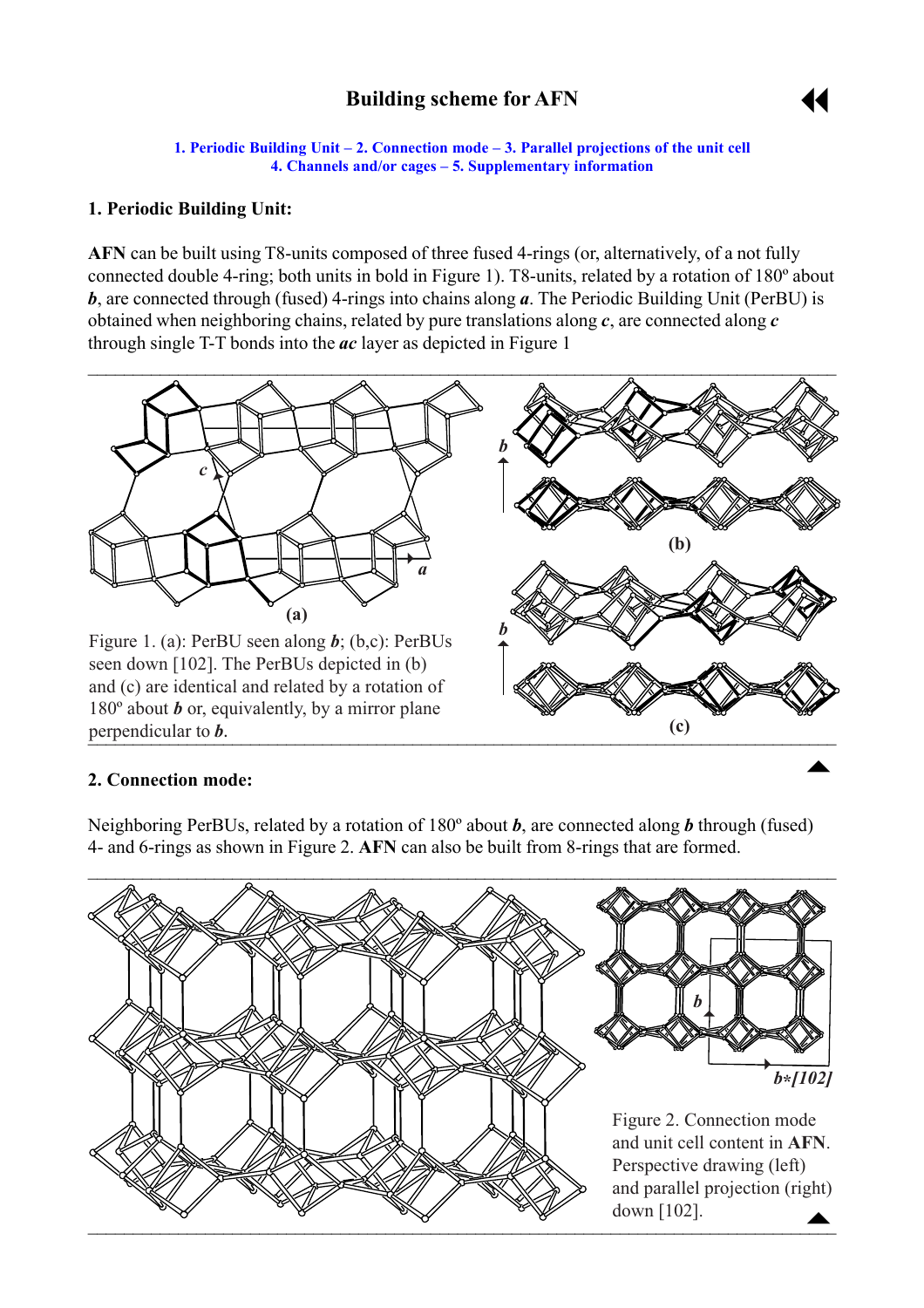## <span id="page-1-0"></span>**3. Projections of the unit cell content:** See Figure 2. ["](#page-0-0)

### **4. Channels and/or cages:**

Large cavities (the channel intersections), related by 2-fold screw axes parallel to *b* and by pure translations along *a* and *c*, are connected into 8-ring channels along [010], [102] and [110] (and [- 110]) as illustrated in Figure 3. The **[pore descriptor](http://www.iza-structure.org/databases/ModelBuilding/Introduction.pdf)** is added.



Figure 3. (a): Channel intersection in **AFN** in perspective view along [010] (top left), along [110] (top right), along [102] (bottom left) and along [001] (bottom right); (b): Connection of channel intersections parallel to  $[001]$  seen along  $[010]$  (left), along  $[102]$  (top right) and along  $[001]$ intersections parallel to  $[0,1]$  seen along  $[0,0]$  (exp., along  $[0,0]$  (top right) and along  $[0,0]$  $\mathbf{F}^{\text{ref}}$